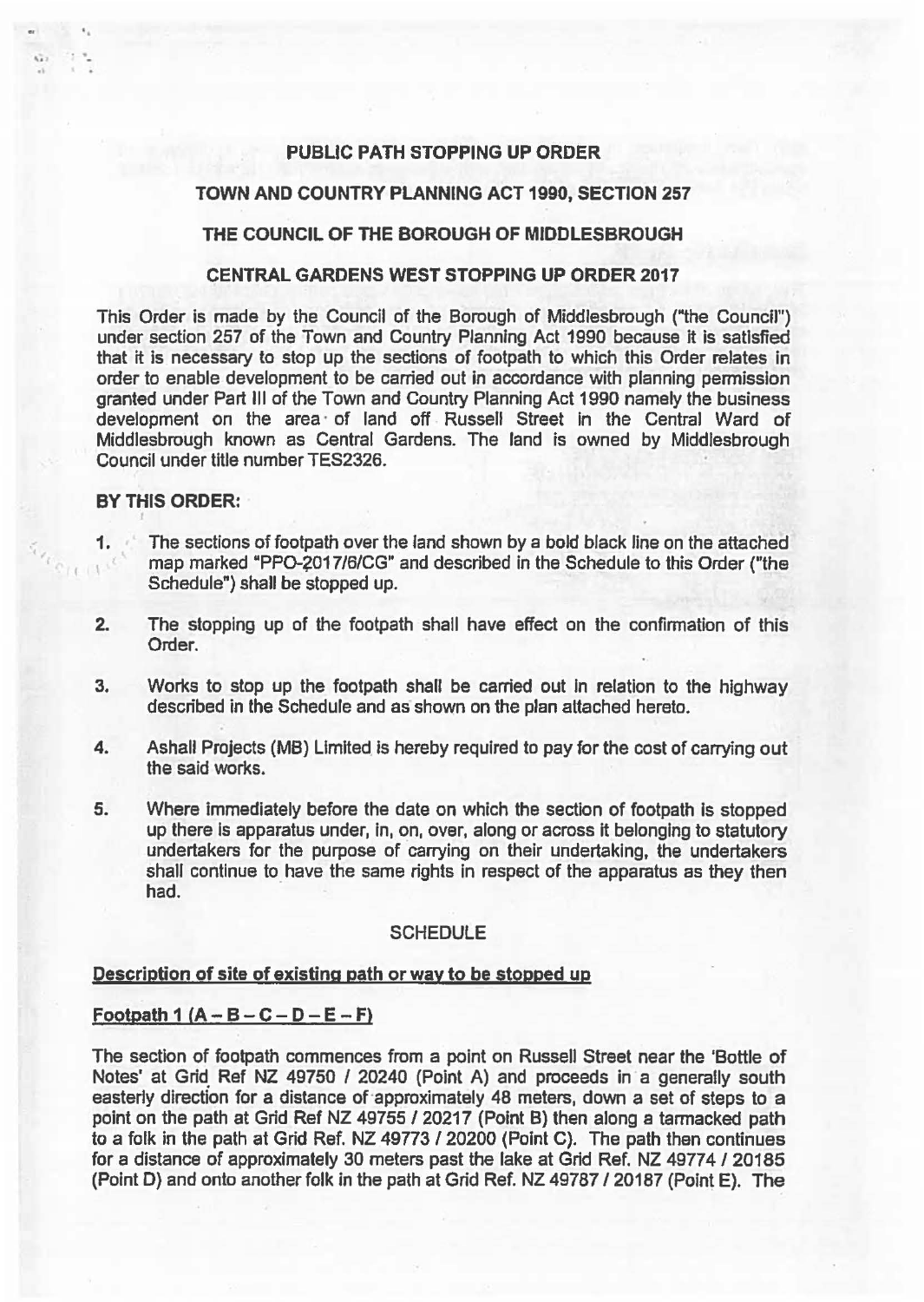path then continues in a generally south easterly direction for a distance of approximately 38 meters to its junction with a footpath at Grid Ref. NZ 49815 / 20162 {Point F). A total distance of approximately 116 metres.

. •

# Footpath  $2 (C - G - E)$

The section of footpath commences from its junction with a path at Grid Ref NZ 49773 / 20200 (Point C) and proceeds for a distance of approximately 29 meters in a generally easterly direction to a point on the path at Grid Ref. NZ 49784 I 20202 (Point G) and then in a generally southerly direction to its junction with a path at Grid Ref. NZ 49787 / 20187 (Point E). A total distance of approximately 29 metres.

THE COMMON SEAL of THE COUNCIL OF THE BOROUGH OF ) **MIDDLESBROUGH was hereunto** affixed on the  $q$  day of  $\sqrt{u}$ 2017 In the presence of:

 $SansE0$ Authorised Officer  $\ll$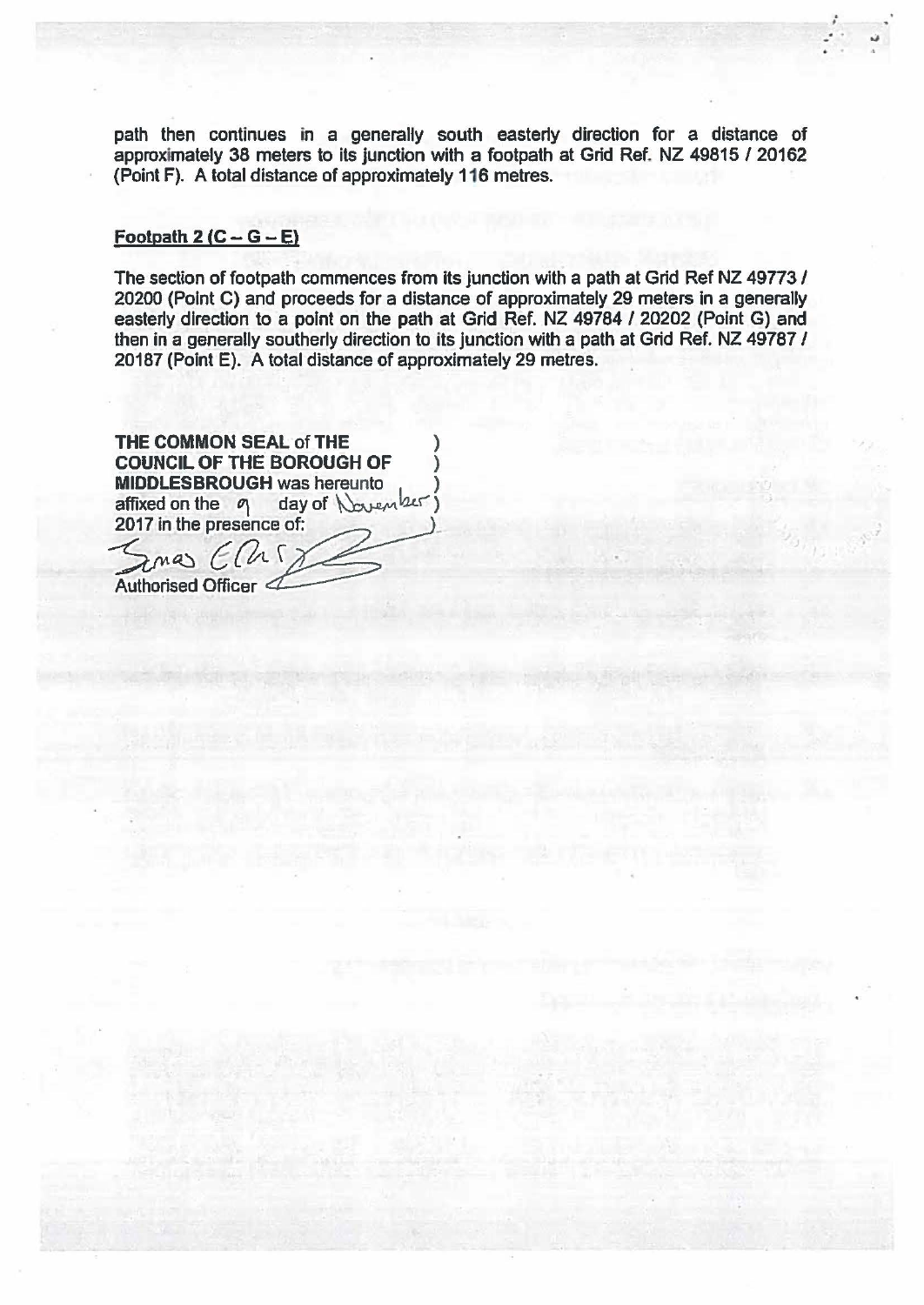